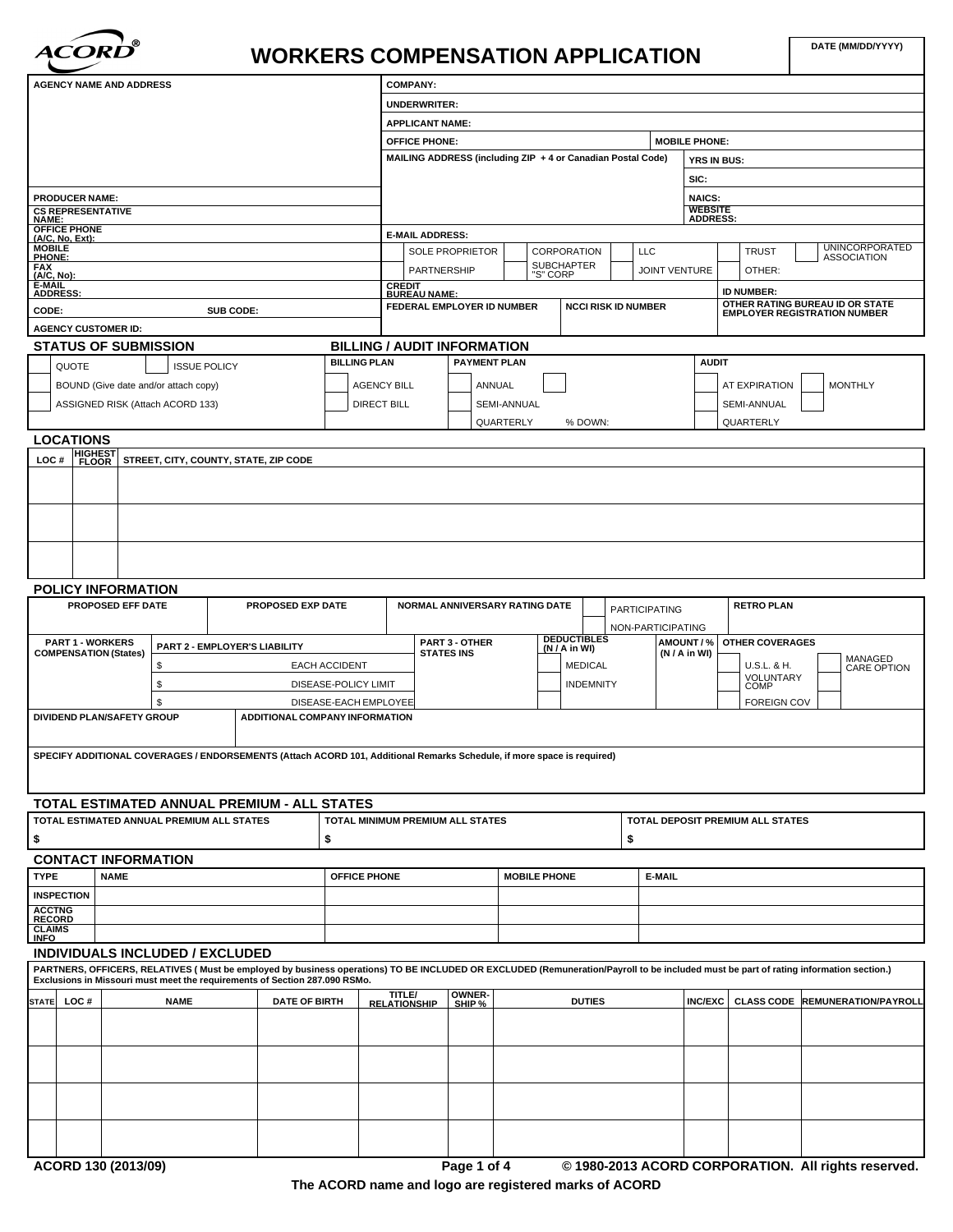|      |                                                               |                      | <b>STATE RATING WORKSHEET</b>       |              |                                    |            |              |                                                                   |             |                                                            |
|------|---------------------------------------------------------------|----------------------|-------------------------------------|--------------|------------------------------------|------------|--------------|-------------------------------------------------------------------|-------------|------------------------------------------------------------|
|      | FOR MULTIPLE STATES, ATTACH AN ADDITIONAL PAGE 2 OF THIS FORM |                      |                                     |              |                                    |            |              |                                                                   |             |                                                            |
|      | <b>RATING INFORMATION - STATE:</b>                            |                      |                                     |              |                                    |            |              |                                                                   |             |                                                            |
| LOC# | <b>CLASS CODE</b>                                             | <b>DESCR</b><br>CODE | CATEGORIES, DUTIES, CLASSIFICATIONS | FULL<br>TIME | # EMPLOYEES<br>PART<br><b>TIME</b> | <b>SIC</b> | <b>NAICS</b> | <b>ESTIMATED ANNUAL</b><br><b>REMUNERATION/</b><br><b>PAYROLL</b> | <b>RATE</b> | <b>ESTIMATED</b><br><b>ANNUAL MANUAL</b><br><b>PREMIUM</b> |
|      |                                                               |                      |                                     |              |                                    |            |              |                                                                   |             |                                                            |
|      |                                                               |                      |                                     |              |                                    |            |              |                                                                   |             |                                                            |
|      |                                                               |                      |                                     |              |                                    |            |              |                                                                   |             |                                                            |
|      |                                                               |                      |                                     |              |                                    |            |              |                                                                   |             |                                                            |
|      |                                                               |                      |                                     |              |                                    |            |              |                                                                   |             |                                                            |
|      |                                                               |                      |                                     |              |                                    |            |              |                                                                   |             |                                                            |
|      |                                                               |                      |                                     |              |                                    |            |              |                                                                   |             |                                                            |
|      |                                                               |                      |                                     |              |                                    |            |              |                                                                   |             |                                                            |
|      |                                                               |                      |                                     |              |                                    |            |              |                                                                   |             |                                                            |
|      |                                                               |                      |                                     |              |                                    |            |              |                                                                   |             |                                                            |
|      |                                                               |                      |                                     |              |                                    |            |              |                                                                   |             |                                                            |
|      |                                                               |                      |                                     |              |                                    |            |              |                                                                   |             |                                                            |
|      |                                                               |                      |                                     |              |                                    |            |              |                                                                   |             |                                                            |
|      |                                                               |                      |                                     |              |                                    |            |              |                                                                   |             |                                                            |
|      |                                                               |                      |                                     |              |                                    |            |              |                                                                   |             |                                                            |
|      |                                                               |                      |                                     |              |                                    |            |              |                                                                   |             |                                                            |
|      |                                                               |                      |                                     |              |                                    |            |              |                                                                   |             |                                                            |

# **PREMIUM**

| STATE:                                            | <b>FACTOR</b> |    | <b>FACTORED PREMIUM</b> |                          | <b>FACTOR</b>          | <b>FACTORED PREMIUM</b> |  |  |
|---------------------------------------------------|---------------|----|-------------------------|--------------------------|------------------------|-------------------------|--|--|
| <b>TOTAL</b>                                      | N/A           | ъ. |                         |                          |                        |                         |  |  |
| <b>INCREASED LIMITS</b>                           |               |    |                         | <b>SCHEDULE RATING *</b> |                        |                         |  |  |
| DEDUCTIBLE *                                      |               |    |                         | <b>CCPAP</b>             |                        |                         |  |  |
|                                                   |               |    |                         | <b>STANDARD PREMIUM</b>  |                        |                         |  |  |
| <b>EXPERIENCE OR MERIT</b><br><b>MODIFICATION</b> |               |    |                         | PREMIUM DISCOUNT         |                        |                         |  |  |
|                                                   |               |    |                         | <b>EXPENSE CONSTANT</b>  | N/A                    |                         |  |  |
| ASSIGNED RISK SURCHARGE *                         |               |    | TAXES / ASSESSMENTS *   | N/A                      |                        |                         |  |  |
| ARAP*                                             |               |    |                         |                          |                        |                         |  |  |
| * N / A in Wisconsin                              |               |    |                         |                          |                        |                         |  |  |
| TOTAL ESTIMATED ANNUAL PREMIUM                    |               |    | <b>MINIMUM PREMIUM</b>  |                          | <b>DEPOSIT PREMIUM</b> |                         |  |  |
|                                                   |               |    |                         |                          |                        |                         |  |  |

**REMARKS (ACORD 101, Additional Remarks Schedule, may be attached if more space is required)**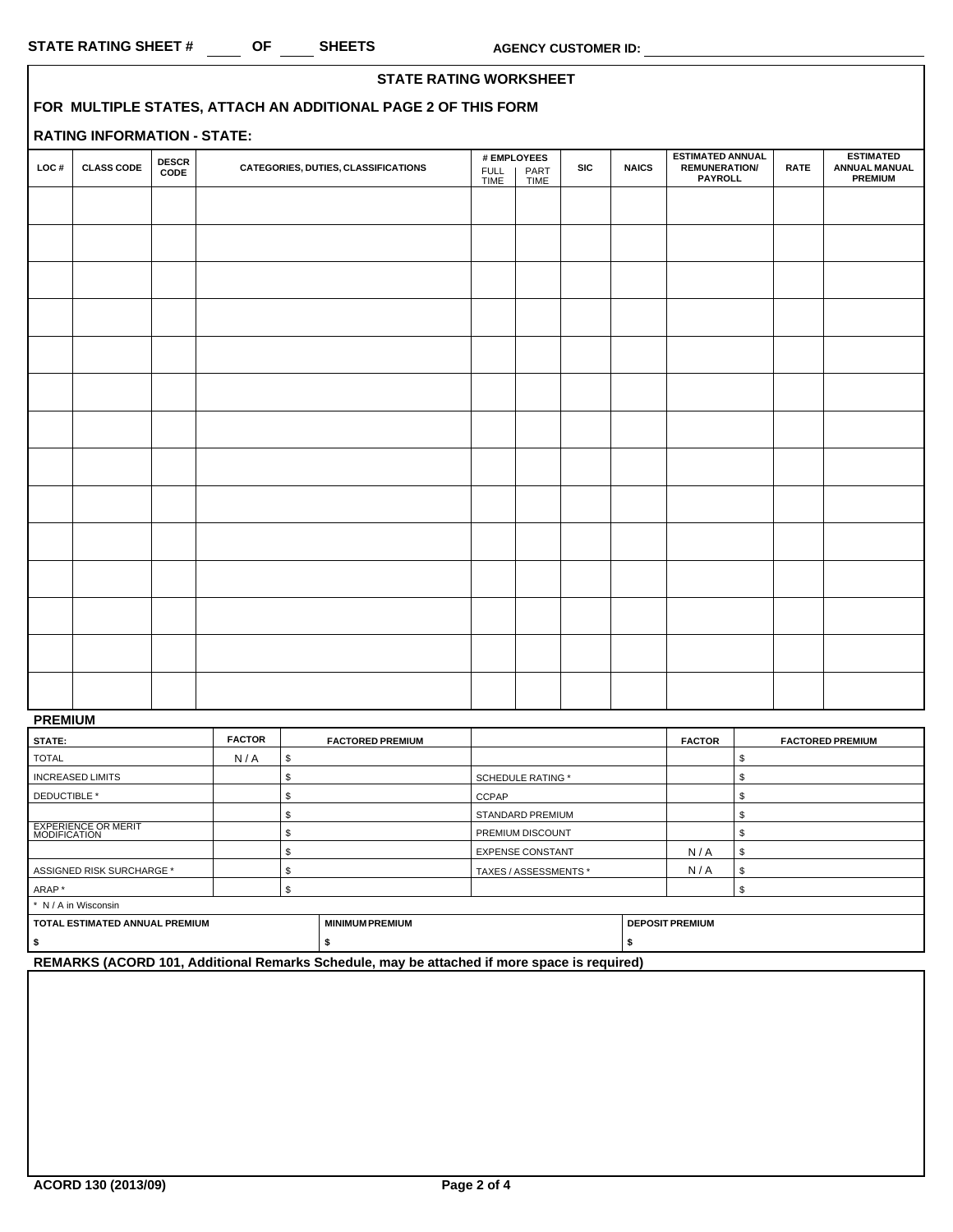## **PRIOR CARRIER INFORMATION / LOSS HISTORY**

#### **AGENCY CUSTOMER ID:**

**Y / N**

|             | PROVIDE INFORMATION FOR THE PAST 5 YEARS AND USE THE REMARKS SECTION FOR LOSS DETAILS |                       |     |          | LOSS RUN ATTACHED  |                |
|-------------|---------------------------------------------------------------------------------------|-----------------------|-----|----------|--------------------|----------------|
| <b>YEAR</b> | <b>CARRIER &amp; POLICY NUMBER</b>                                                    | <b>ANNUAL PREMIUM</b> | MOD | # CLAIMS | <b>AMOUNT PAID</b> | <b>RESERVE</b> |
|             | CO:                                                                                   |                       |     |          |                    |                |
|             | POL#:                                                                                 |                       |     |          |                    |                |
|             | CO:                                                                                   |                       |     |          |                    |                |
|             | POL#:                                                                                 |                       |     |          |                    |                |
|             | CO:                                                                                   |                       |     |          |                    |                |
|             | POL#:                                                                                 |                       |     |          |                    |                |
|             | CO:                                                                                   |                       |     |          |                    |                |
|             | POL#:                                                                                 |                       |     |          |                    |                |
|             | CO:                                                                                   |                       |     |          |                    |                |
|             | POL#:                                                                                 |                       |     |          |                    |                |

#### **NATURE OF BUSINESS / DESCRIPTION OF OPERATIONS**

GIVE COMMENTS AND DESCRIPTIONS OF BUSINESS, OPERATIONS AND PRODUCTS: MANUFACTURING - RAW MATERIALS, PROCESSES, PRODUCT, EQUIPMENT; CONTRACTOR - TYPE<br>OF WORK, SUB-CONTRACTS; MERCANTILE - MERCHANDISE, CUSTOMERS, DELIVERIES;

### **GENERAL INFORMATION**

## **EXPLAIN ALL "YES" RESPONSES**

| 1. DOES APPLICANT OWN, OPERATE OR LEASE AIRCRAFT / WATERCRAFT?                                                                                                                                            |  |
|-----------------------------------------------------------------------------------------------------------------------------------------------------------------------------------------------------------|--|
| 2. DO / HAVE PAST, PRESENT OR DISCONTINUED OPERATIONS INVOLVE(D) STORING, TREATING, DISCHARGING, APPLYING, DISPOSING, OR<br>TRANSPORTING OF HAZARDOUS MATERIAL? (e.g. landfills, wastes, fuel tanks, etc) |  |
| 3. ANY WORK PERFORMED UNDERGROUND OR ABOVE 15 FEET?                                                                                                                                                       |  |
| 4. ANY WORK PERFORMED ON BARGES, VESSELS, DOCKS, BRIDGE OVER WATER?                                                                                                                                       |  |
| 5. IS APPLICANT ENGAGED IN ANY OTHER TYPE OF BUSINESS?                                                                                                                                                    |  |
| 6. ARE SUB-CONTRACTORS USED? (If "YES", give % of work subcontracted)                                                                                                                                     |  |
| 7. ANY WORK SUBLET WITHOUT CERTIFICATES OF INSURANCE? (If "YES", payroll for this work must be included in the State Rating Worksheet on Page 2)                                                          |  |
| 8. IS A WRITTEN SAFETY PROGRAM IN OPERATION?                                                                                                                                                              |  |
| 9. ANY GROUP TRANSPORTATION PROVIDED?                                                                                                                                                                     |  |
| 10. ANY EMPLOYEES UNDER 16 OR OVER 60 YEARS OF AGE?                                                                                                                                                       |  |
| 11. ANY SEASONAL EMPLOYEES?                                                                                                                                                                               |  |
| 12. IS THERE ANY VOLUNTEER OR DONATED LABOR? (If "YES", please specify)                                                                                                                                   |  |
| 13. ANY EMPLOYEES WITH PHYSICAL HANDICAPS?                                                                                                                                                                |  |
| 14. DO EMPLOYEES TRAVEL OUT OF STATE? (If "YES", indicate state(s) of travel and frequency)                                                                                                               |  |
| 15. ARE ATHLETIC TEAMS SPONSORED?                                                                                                                                                                         |  |
| 16. ARE PHYSICALS REQUIRED AFTER OFFERS OF EMPLOYMENT ARE MADE?                                                                                                                                           |  |